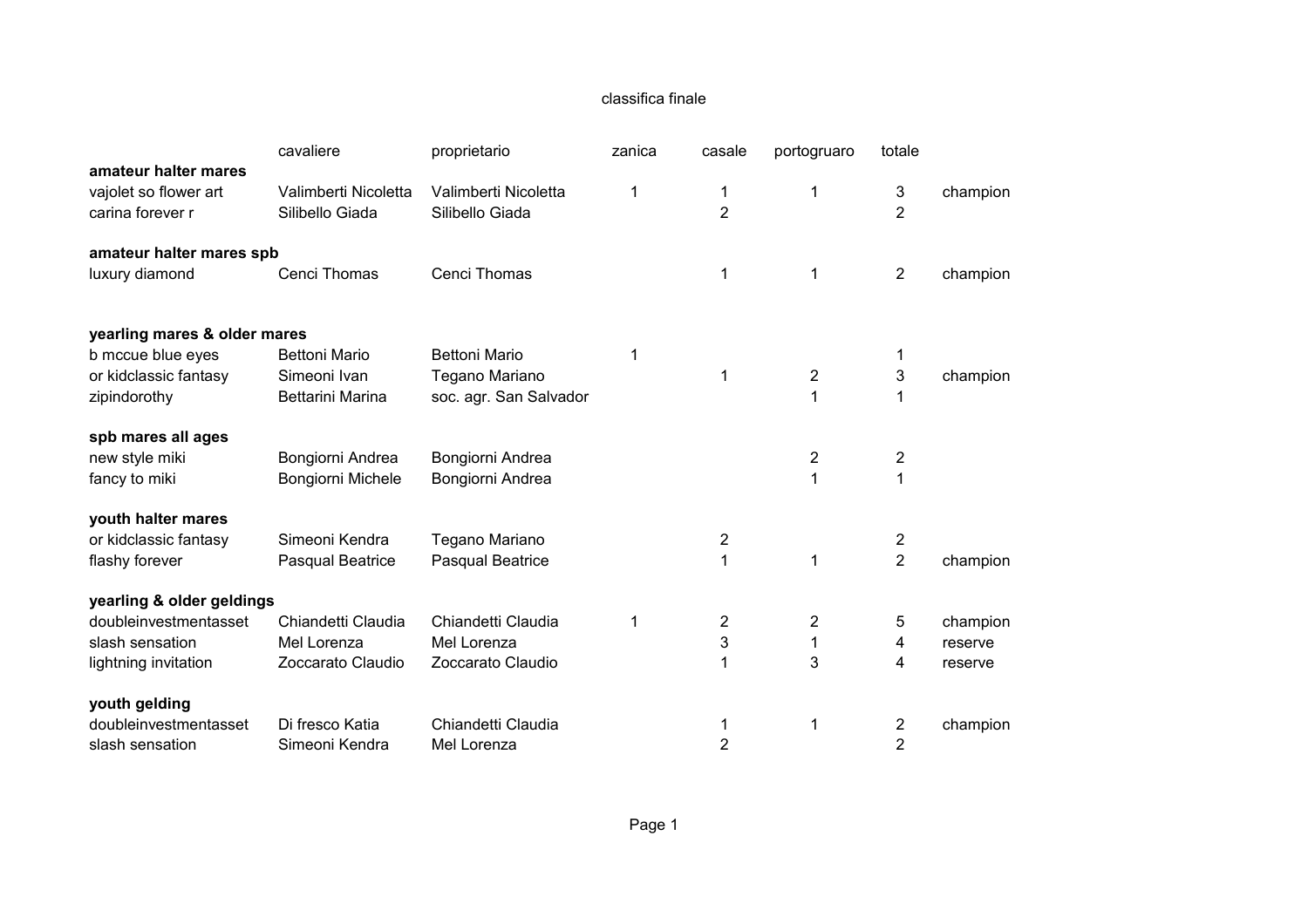| youth gelding spb<br>Twister imprint ct | Barban Emma          | Barban Emma            |        | 1              | 1                   | $\overline{2}$      | champion |
|-----------------------------------------|----------------------|------------------------|--------|----------------|---------------------|---------------------|----------|
| yearling & older stallions              |                      |                        |        |                |                     |                     |          |
| rock invitation tr                      | Simeoni Ivan         | <b>Transit farm</b>    |        | 3              | 2                   | 6                   | champion |
| let him shine                           | Gazzola Moira        | Gazzola Moira          |        | $\overline{2}$ |                     | $\overline{2}$      |          |
| my whata heart ct                       | Barban Mariano       | Comin Thomas           |        | 1              | 1                   | $\overline{2}$      |          |
| amateur halter stallion                 |                      |                        |        |                |                     |                     |          |
| my whata heart ct                       | Comin Thomas         | Comin Thomas           |        |                | 1                   | 1                   |          |
| color class                             |                      |                        |        |                |                     |                     |          |
| rock invitation tr                      | Simeoni Ivan         | <b>Transit farm</b>    | 2      |                | $\overline{c}$      | 4                   | champion |
| b mccue blue eyes                       | <b>Bettoni Mario</b> | <b>Bettoni Mario</b>   | 1      |                |                     | 1                   |          |
| my whata heart ct                       | Barban Mariano       | Comin Thomas           |        | 1              | 3                   | 4                   | champion |
| zipindorothy                            | Bettarini Marina     | soc. agr. San Salvador |        |                | 1                   |                     |          |
| amateur showmanship                     |                      |                        |        |                |                     |                     |          |
| slash sensation                         | Lorenza Mel          | Lorenza Mel            |        |                |                     | 9                   | reserve  |
| roll sensation tr                       | Gazzola Moira        | <b>Transit farm</b>    | 2<br>3 | 2<br>4         | 5                   | 11                  |          |
|                                         | Valimberti Nicoletta | Valimberti Nicoletta   | 1      | 1              | 4<br>3              | 5                   | champion |
| vajolet so flower art                   | Cenci Thomas         | Cenci Thomas           |        | 3              |                     |                     |          |
| luxury diamond<br>send me invitation    | Berno Anna Paola     | Berno Anna Paola       |        |                | 1<br>$\overline{2}$ | 4<br>$\overline{2}$ |          |
|                                         |                      |                        |        |                |                     |                     |          |
| novice showmanship                      |                      |                        |        |                |                     |                     |          |
| doubleinvestmentasset                   | Di fresco Katia      | Chiandetti Claudia     | 2      |                |                     | 2                   |          |
| acre soon little                        | Tarchino Asia        | Cozzo Luca Vittorio    | 3      |                | $\overline{2}$      | 5                   | champion |
| ms pine gold                            | Trigatti Riccardo    | Cozzo Luca Vittorio    |        |                |                     |                     |          |
| carina forever r                        | Silibello Giada      | Silibello Giada        |        | 1              |                     |                     |          |
| ms pine gold                            | Gagliumi Elisa       | Cozzo Luca Vittorio    |        |                | 3                   | 3                   |          |
| maximum reward                          | Anna Measso          | Cozzo Luca Vittorio    |        |                | 1                   |                     |          |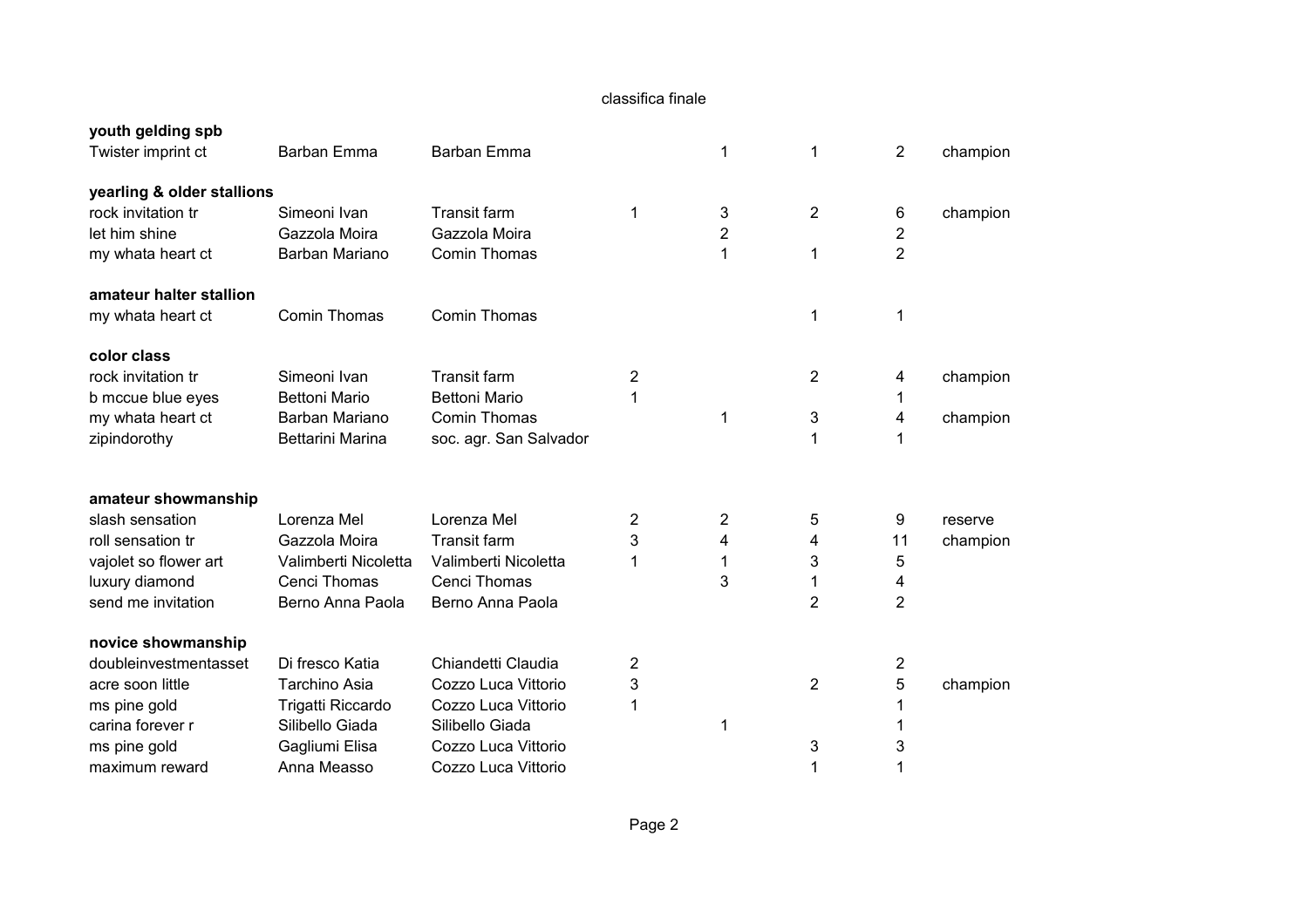| youth showmanship     |                      |                         |                |                |                |                |          |
|-----------------------|----------------------|-------------------------|----------------|----------------|----------------|----------------|----------|
| doubleinvestmentasset | Di fresco Katia      | Chiandetti Claudia      |                | 2              | 1              | 3              | reserve  |
| flashy forever        | Pasqual Beatrice     | <b>Pasqual Beatrice</b> |                | 3              | 3              | 6              | champion |
| Twister imprint ct    | Barban Emma          | Barban Emma             |                | 1              | 2              | 3              | reserve  |
|                       |                      |                         |                |                |                |                |          |
| trail open            |                      |                         |                |                |                |                |          |
| slash sensation       | Simeoni Ivan         | Mel Lorenza             | 3              | 3              | $\overline{2}$ | 8              | champion |
| rock invitation tr    | Simeoni Ivan         | <b>Transit Farm</b>     | $\overline{2}$ | 1              | 3              | 6              | reserve  |
| doubleinvestmentasset | Chiandetti Claudia   | Chiandetti Claudia      | 1              | $\overline{2}$ | 1              | 4              |          |
|                       |                      |                         |                |                |                |                |          |
| green trail           |                      |                         |                |                |                |                |          |
| rock invitation tr    | Simeoni Ivan         | <b>Transit Farm</b>     | $\overline{c}$ | 3              | 1              | 6              | champion |
| doubleinvestmentasset | Chiandetti Claudia   | Chiandetti Claudia      | 1              | 1              | 3              | 5              | reserve  |
| flashy forever        | Pasqual Beatrice     | Pasqual Beatrice        |                | $\overline{2}$ | 1              | 3              |          |
|                       |                      |                         |                |                |                |                |          |
| trail amt             |                      |                         |                |                |                |                |          |
| vajolet so flower art | Valimberti Nicoletta | Valimberti Nicoletta    | 1              | 3              | 1              | 5              | champion |
| luxury diamond        | Cenci Thomas         | Cenci Thomas            |                | 1              | $\overline{2}$ | 3              |          |
| roll sensation tr     | Gazzola Moira        | <b>Transit farm</b>     |                | $\overline{2}$ |                | $\overline{2}$ |          |
|                       |                      |                         |                |                |                |                |          |
| novice trail          |                      |                         |                |                |                |                |          |
| doubleinvestmentasset | Di fresco Katia      | Chiandetti Claudia      | 1              |                |                | 1              |          |
|                       |                      |                         |                |                |                |                |          |
|                       |                      |                         |                |                |                |                |          |
| youth trail           |                      |                         |                |                |                |                |          |
| doubleinvestmentasset | Di fresco Katia      | Chiandetti Claudia      |                | 3              | 3              | 6              | champion |
| flashy forever        |                      |                         |                |                |                |                |          |
|                       | Pasqual Beatrice     | Pasqual Beatrice        |                | $\overline{2}$ | 2              | 4              | reserve  |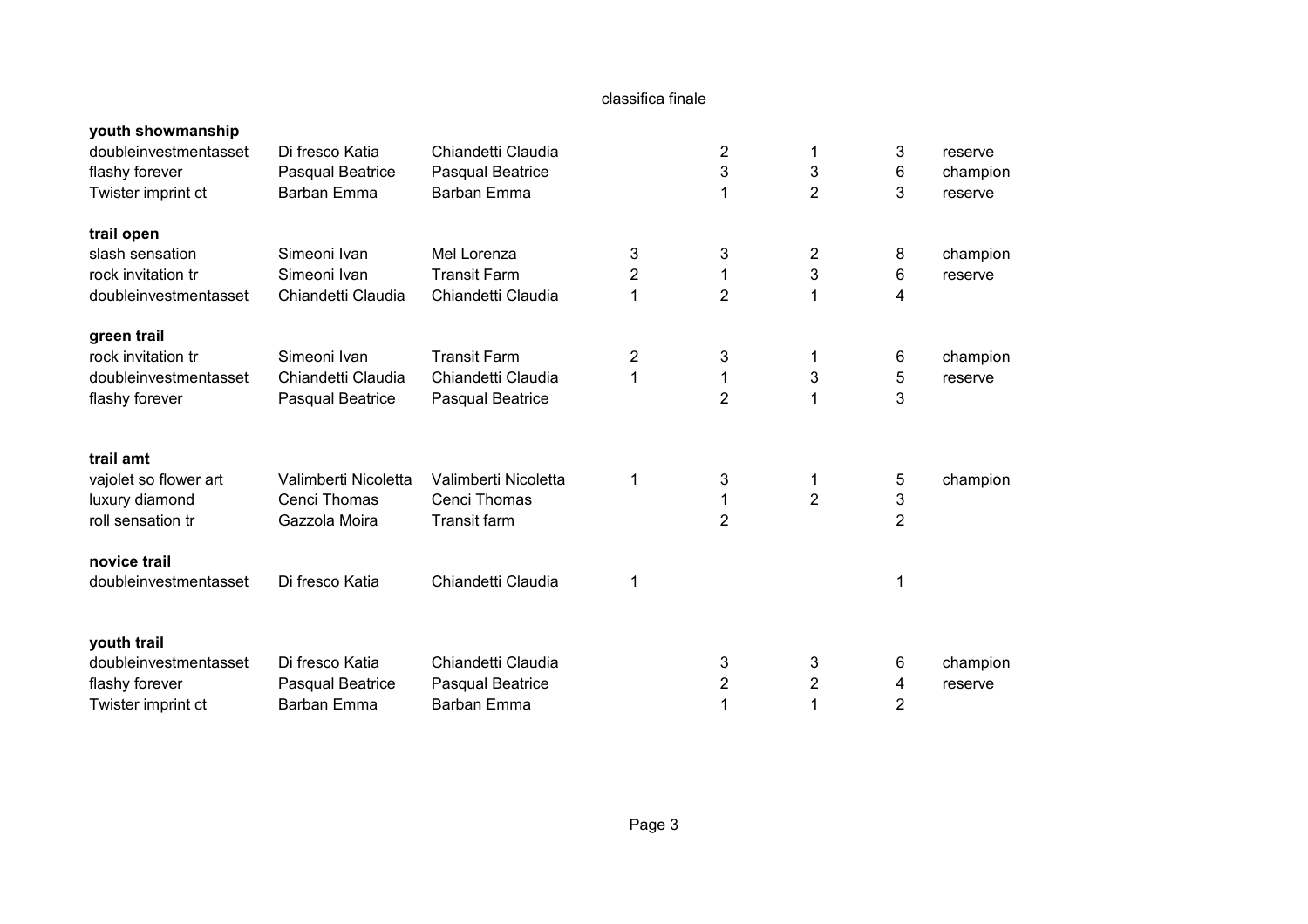| horsemanship amt                            |                         |                         |   |                |                |                |                     |
|---------------------------------------------|-------------------------|-------------------------|---|----------------|----------------|----------------|---------------------|
| roll sensation tr                           | Gazzola Moira           | <b>Transit farm</b>     | 2 | 1              | 3              | 6              | reserve             |
| vajolet so flower art                       | Valimberti Nicoletta    | Valimberti Nicoletta    | 1 | 3              | 1              | 5              |                     |
| luxury diamond                              | Cenci Thomas            | Cenci Thomas            |   | 6              | $\overline{2}$ | 8              | champion            |
| lightning invitation                        | Zoccarato Claudio       | Zoccarato Claudio       |   | 4              |                | 4              |                     |
| slash sensation                             | Mel Lorenza             | Mel Lorenza             |   | 5              |                | 5              |                     |
| winslow of sercam                           | De bortoli Luca         | De bortoli Luca         |   | 1              |                | 1              |                     |
|                                             |                         |                         |   |                |                |                |                     |
| novice horsemanship                         |                         |                         |   |                |                |                |                     |
| doubleinvestmentasset                       | Di fresco Katia         | Chiandetti Claudia      | 3 |                |                | 3              |                     |
| acre soon little                            | Tarchino Asia           | Cozzo Luca Vittorio     | 2 |                | 2              | 4              | champion            |
| ms pine gold                                | Trigatti Riccardo       | Cozzo Luca Vittorio     | 1 |                |                | 1              |                     |
| ms pine gold                                | Gagliumi Elisa          | Cozzo Luca Vittorio     |   |                | 3              | 3              |                     |
| maximum reward                              | Measso Anna             | Cozzo Luca Vittorio     |   |                | 1              | 1              |                     |
|                                             |                         |                         |   |                |                |                |                     |
| youth horsemanship<br>doubleinvestmentasset | Di fresco Katia         | Chiandetti Claudia      |   |                |                | $\overline{c}$ |                     |
|                                             | Pasqual Beatrice        | Pasqual Beatrice        |   | 1<br>3         | 1<br>3         | 6              |                     |
| flashy forever                              | Barban Emma             | <b>Barban Emma</b>      |   | $\overline{2}$ | $\overline{2}$ | 4              | champion<br>reserve |
| Twister imprint ct                          |                         |                         |   |                |                |                |                     |
|                                             |                         |                         |   |                |                |                |                     |
|                                             |                         |                         |   |                |                |                |                     |
| western pleasure open                       |                         |                         |   |                |                |                |                     |
| rock invitation tr                          | Simeoni Ivan            | <b>Transit Farm</b>     | 2 | 1              | 3              | 6              | champion            |
| doubleinvestmentasset                       | Chiandetti Claudia      | Chiandetti Claudia      | 1 |                | 1              | $\overline{2}$ |                     |
| forever valentine r                         | Simeoni Rudy            | Simeoni Rudy            |   | $\overline{2}$ | $\overline{2}$ | 4              |                     |
|                                             |                         |                         |   |                |                |                |                     |
| Green western pleasure                      |                         |                         |   |                |                |                |                     |
| doubleinvestmentasset                       | Chiandetti Claudia      | Chiandetti Claudia      | 1 | 1              | 1              | 3              |                     |
| an invitation cowboy                        | Simeoni Rudy            | Antonello Francesca     |   | 4              | 3              | $\overline{7}$ | champion            |
| sweet invitation tr                         | <b>Brunello Stefano</b> | <b>Brunello Stefano</b> |   | 3              | $\overline{2}$ | 5              | reserve             |
| jey gimiluna                                | Pucciarelli Rosella     | Pucciarelli Rosella     |   | $\overline{2}$ |                | $\overline{2}$ |                     |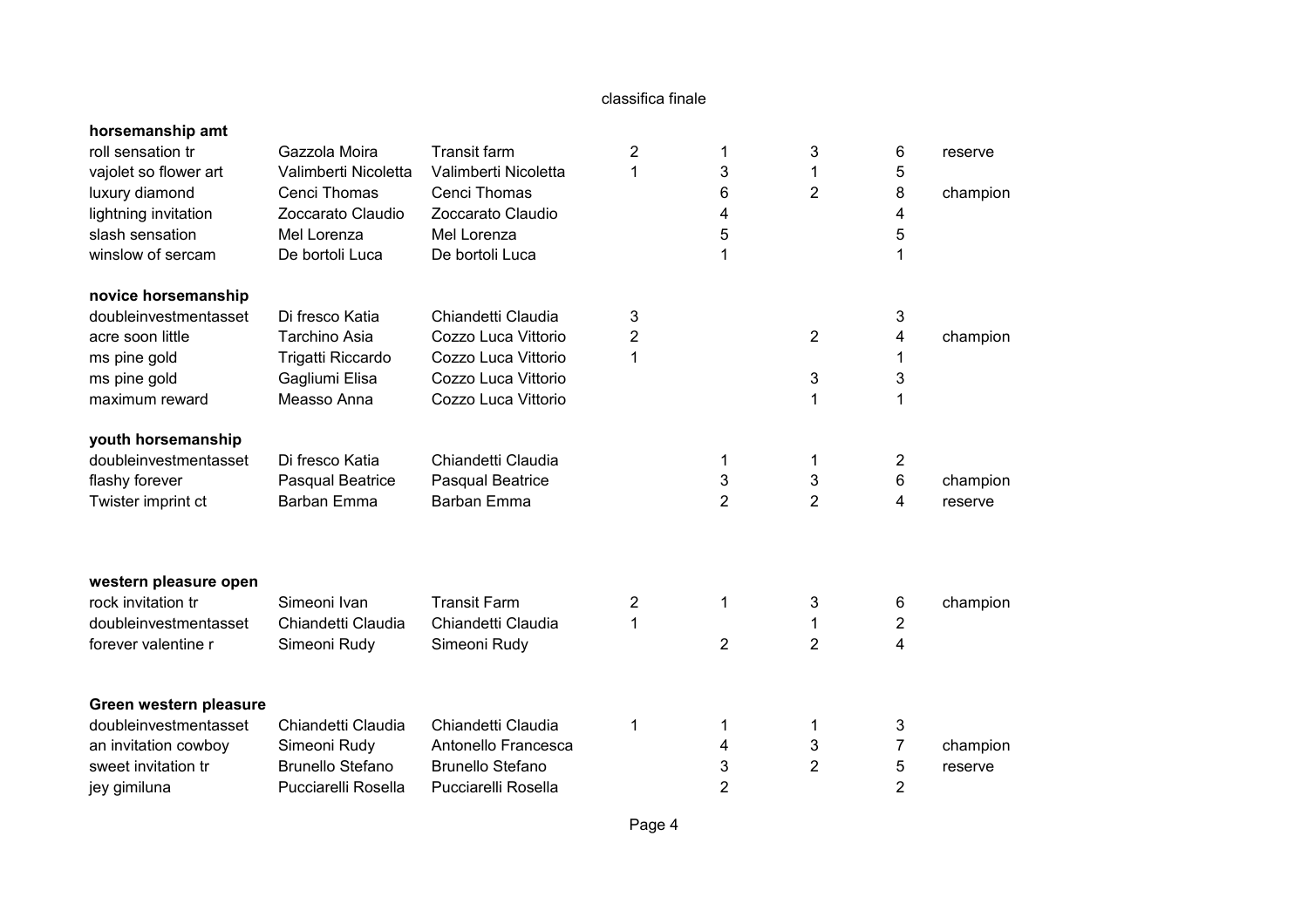| Amt western pleasure       |                         |                         |                |                |                |                         |          |
|----------------------------|-------------------------|-------------------------|----------------|----------------|----------------|-------------------------|----------|
| sweet invitation tr        | <b>Brunello Stefano</b> | <b>Brunello Stefano</b> |                | 4              | 3              | 7                       | reserve  |
| forever valentine r        | Antonello Francesca     | Simeoni Rudy            |                | 5              | 4              | 9                       | champion |
| lightning invitation       | Zoccarato Claudio       | Zoccarato Claudio       |                | 1              | $\overline{2}$ | 3                       |          |
| slash sensation            | Mel Lorenza             | Mel Lorenza             |                | 3              | 1              | 4                       |          |
| winslow of sercam          | De bortoli Luca         | De bortoli Luca         |                | $\overline{2}$ |                | $\overline{2}$          |          |
|                            |                         |                         |                |                |                |                         |          |
| Amt western pleasure spb   |                         |                         |                |                |                |                         |          |
| roll sensation tr          | Gazzola Moira           | <b>Transit farm</b>     |                | 2              | 2              | 4                       | champion |
| luxury diamond             | Cenci Thomas            | Cenci Thomas            |                | 1              | 1              | $\overline{2}$          |          |
| youth western pleasure     |                         |                         |                |                |                |                         |          |
| doubleinvestmentasset      | Di fresco Katia         | Chiandetti Claudia      |                | 1              | 1              | $\overline{2}$          |          |
| flashy forever             | <b>Pasqual Beatrice</b> | Pasqual Beatrice        |                | $\overline{2}$ | $\overline{2}$ | 4                       | champion |
| youth western pleasure spb |                         |                         |                |                |                |                         |          |
| Twister imprint ct         | Barban Emma             | Barban Emma             |                | 1              | 1              | $\overline{2}$          | champion |
| novice western pleasure    |                         |                         |                |                |                |                         |          |
| doubleinvestmentasset      | Di fresco Katia         | Chiandetti Claudia      |                |                |                |                         |          |
| ms pine gold               | Trigatti Riccardo       | Cozzo Luca Vittorio     | $\overline{2}$ |                |                | $\overline{\mathbf{c}}$ |          |
| rock invitatation tr       | Zanchetta Marco         | <b>Transit Farm</b>     |                |                | 1              |                         |          |
| hus open                   |                         |                         |                |                |                |                         |          |
| doubleinvestmentasset      | Chiandetti Claudia      | Chiandetti Claudia      | 1              | 1              | 1              | 3                       | champion |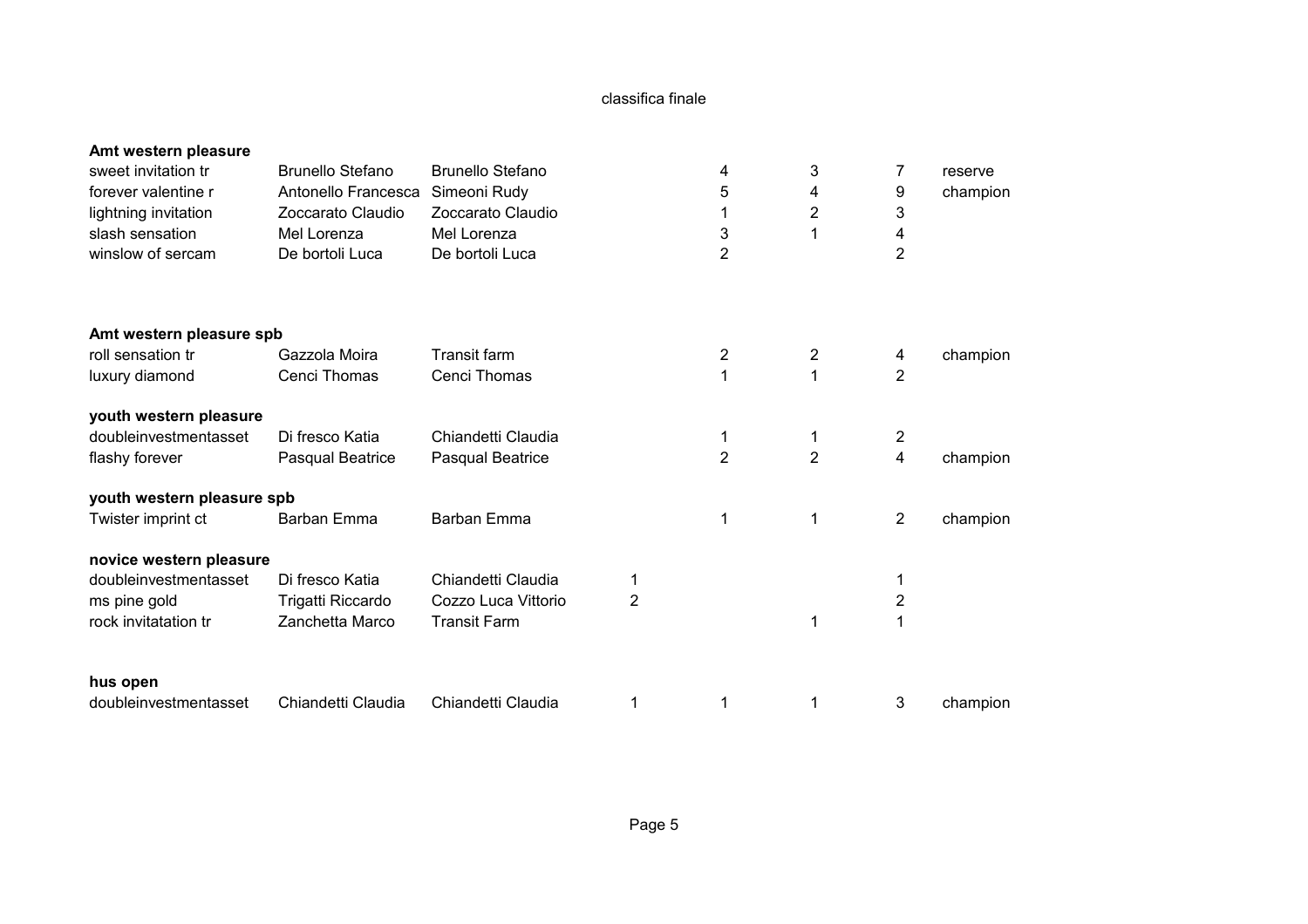| hus green<br>doubleinvestmentasset<br>vajolet so flower art<br>sweet invitation tr | Chiandetti Claudia<br>Valimberti Nicoletta<br><b>Brunello Stefano</b> | Chiandetti Claudia<br>Valimberti Nicoletta<br><b>Brunello Stefano</b> | 1<br>1 | 2<br>1<br>3         | 1<br>$\overline{\mathbf{c}}$      | 4<br>$\overline{\mathbf{c}}$<br>5 | reserve  |
|------------------------------------------------------------------------------------|-----------------------------------------------------------------------|-----------------------------------------------------------------------|--------|---------------------|-----------------------------------|-----------------------------------|----------|
| lightning invitation                                                               | Zoccarato Claudio                                                     | Zoccarato Claudio                                                     |        | 4                   | 3                                 | 7                                 | champion |
| hus amt<br>vajolet so flower art<br>sweet invitation tr<br>send me invitation      | Valimberti Nicoletta<br><b>Brunello Stefano</b><br>Berno Anna Paola   | Valimberti Nicoletta<br><b>Brunello Stefano</b><br>Berno Anna Paola   | 1      | 1<br>$\overline{2}$ | 1<br>$\overline{\mathbf{c}}$<br>3 | 3<br>4                            | champion |
| youth hus<br>doubleinvestmentasset<br>flashy forever                               | Di fresco Katia<br><b>Pasqual Beatrice</b>                            | Chiandetti Claudia<br>Pasqual Beatrice                                |        | 1<br>$\overline{2}$ | 1<br>$\overline{2}$               | 2<br>4                            | champion |
| youth reining<br>acre soon little                                                  | Cozzo Luca Vittorio                                                   | Cozzo Luca Vittorio                                                   | 1      |                     | 1                                 | $\overline{2}$                    | champion |
| longe line open                                                                    |                                                                       |                                                                       |        |                     |                                   |                                   |          |
| epic sensation                                                                     | Simeoni Ivan                                                          | Feder Sergio                                                          |        | 3                   |                                   | 3                                 |          |
| let him shine                                                                      | Gazzola Moira                                                         | Gazzola Moira                                                         |        | $\overline{2}$      | 4                                 | 6                                 | champion |
| My whata heart ct                                                                  | Barban Mariano                                                        | Comin Thomas                                                          |        | 1                   | $\overline{2}$                    | 3                                 | reserve  |
| zipindorothy                                                                       | Bettarini Marina                                                      | soc. agr. San Salvador                                                |        |                     | 3                                 | 3                                 |          |
| new style miki                                                                     | Bongiorni Andrea                                                      | Bongiorni Andrea                                                      |        |                     | 1                                 | 1                                 |          |
| ranch riding amt                                                                   |                                                                       |                                                                       |        |                     |                                   |                                   |          |
| vajolet so flower art                                                              | Valimberti Nicoletta                                                  | Valimberti Nicoletta                                                  |        | 1                   |                                   | 1                                 |          |
| hse youth                                                                          |                                                                       |                                                                       |        |                     |                                   |                                   |          |
| doubleinvestmentasset                                                              | Di fresco Katia                                                       | Chiandetti Claudia                                                    |        | 1                   | 1                                 | 2                                 |          |
| flashy forever                                                                     | Pasqual Beatrice                                                      | Pasqual Beatrice                                                      |        | $\overline{2}$      | $\overline{2}$                    | 4                                 | champion |